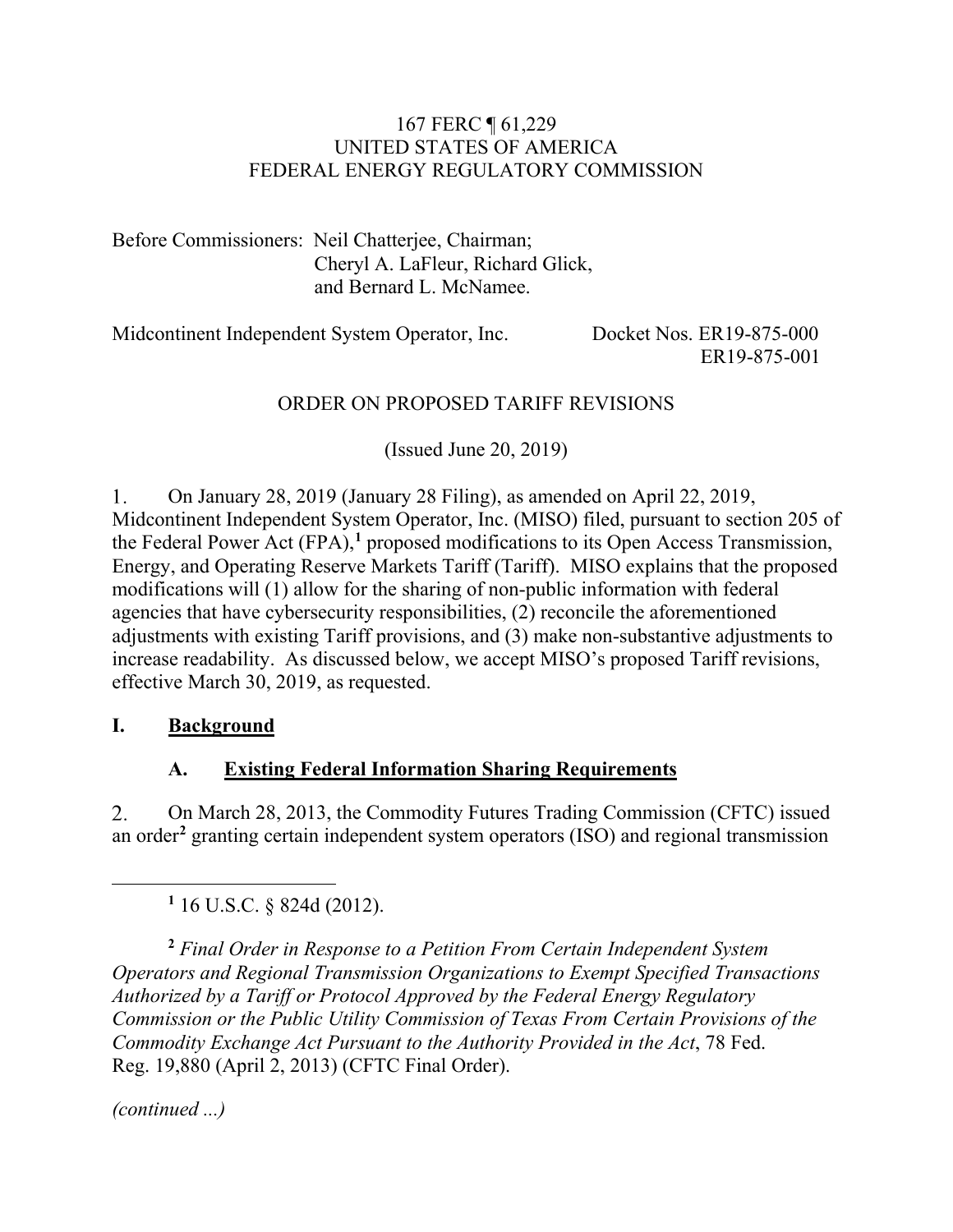organizations (RTO) exemptions from the CFTC regulations under the Dodd-Frank Wall Street Reform and Consumer Protection Act. **[3](#page-1-0)** The CFTC Final Order contained certain conditions that the ISOs/RTOs had to meet in order to be eligible for the exemption, including, among other things, that their tariffs authorize the sharing of market data and information with the CFTC without notice to market participants. To satisfy these conditions, MISO, in Docket No. ER13-1895-000, amended Section 38.9.3 of its Tariff to provide the same treatment to information requests from the CFTC or its staff that MISO provided to requests from the Commission at that time. Under this treatment, MISO would only notify an entity that it shared the entity's confidential information with the Commission or the CFTC if the agency specifically requested that MISO provide notification. The Commission accepted MISO's Tariff changes on September 3, 2013.**[4](#page-1-1)**

### **B. Executive Orders on Cybersecurity**

3. In recent years, cybersecurity concerns have led to the issuance of several Presidential Executive Orders (Executive Orders). Presidential Executive Order No. 13636, *Improving Critical Infrastructure Cybersecurity*, issued on February 19, 2013, sought to enhance security and resiliency of critical infrastructure through voluntary, collaborative efforts involving federal agencies and owners/operators of privately-owned critical infrastructure, such as MISO.**[5](#page-1-2)** Additionally, Presidential Executive Order No. 13800, *Strengthening the Cybersecurity of Federal Networks and Critical Infrastructure,* issued on May 19, 2017, directed the Department of Homeland Security (Homeland Security), in coordination with the Secretary of Defense, the Attorney General, the Director of National Intelligence, the Director of the Federal Bureau of Investigation (FBI), and heads of various agencies, to, among other things, identify authorities and capabilities that agencies could employ to support cybersecurity efforts of certain entities, such as MISO.**[6](#page-1-3)**

**<sup>3</sup>** Pub. L. No. 111-203, 124 Stat. 1376 (2010).

**<sup>4</sup>** *Midcontinent Indep. Sys. Operator, Inc.*, 144 FERC ¶ 61,177, at PP 2-3 (2013).

<span id="page-1-2"></span><span id="page-1-1"></span>**<sup>5</sup>** January 28 Filing, Transmittal at 2 (citing Executive Order No. 13636, *Improving Critical Infrastructure Cybersecurity*, 78 Fed. Reg. 11,739 (February 19, 2013)).

<span id="page-1-3"></span>**<sup>6</sup>** *Id*. (citing Executive Order No. 13800, *Strengthening the Cybersecurity of Federal Networks and Critical Infrastructure*, 82 Fed. Reg. 22,391 (May 16, 2017)).

*(continued ...)*

<span id="page-1-0"></span>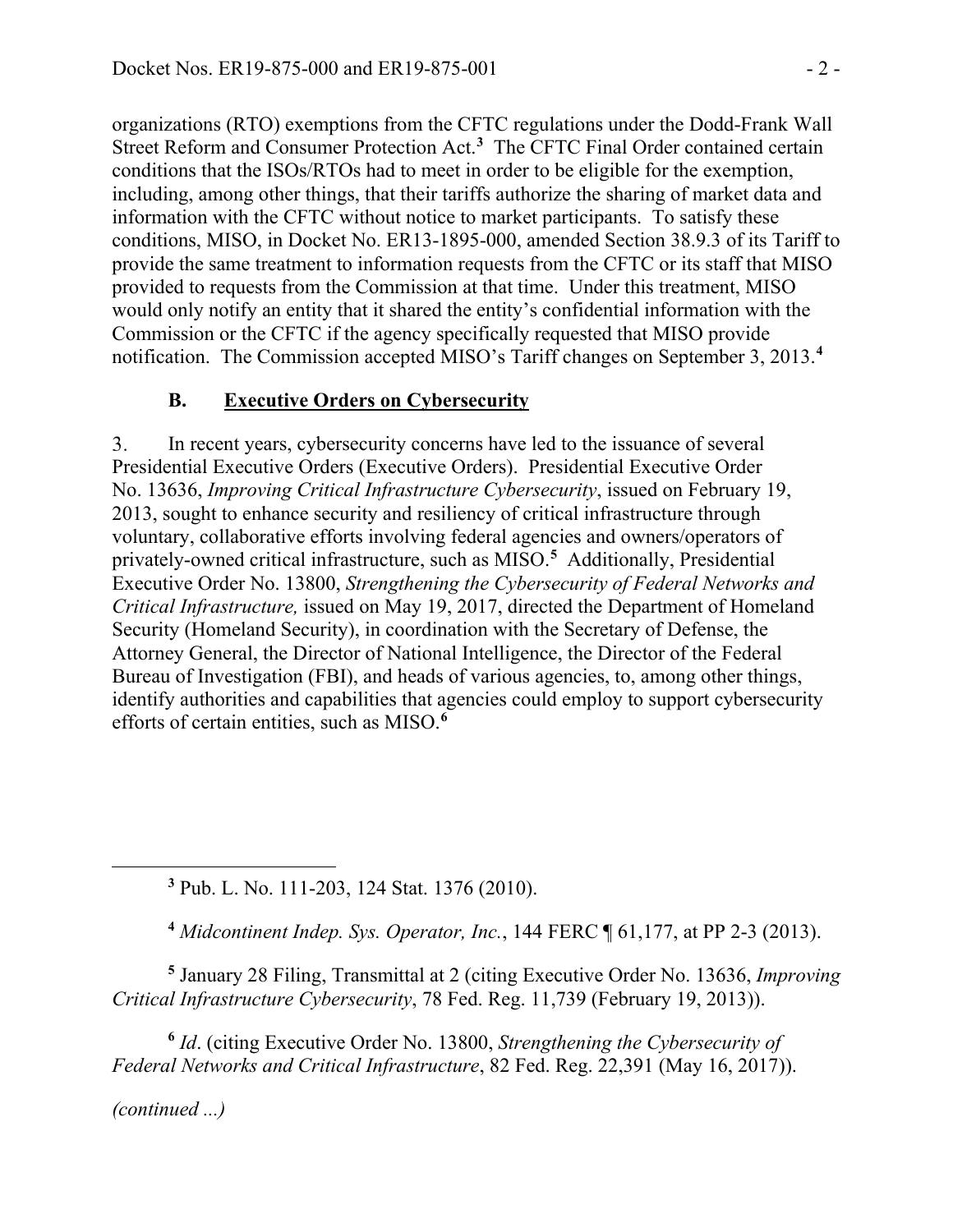### **C. Ongoing Commission Directives for Cybersecurity Information Sharing**

In Order No. 848,**[7](#page-2-0)** pursuant to section 215(d)(5) of the FPA, the Commission  $4.$ directed the North American Electric Reliability Corporation (NERC), the Commissioncertified Electric Reliability Organization (ERO), to develop and submit modifications to the Critical Infrastructure Protection (CIP) Reliability Standards**[8](#page-2-1)** to improve the reporting of cybersecurity incidents, including incidents that might facilitate subsequent efforts to harm the reliable operation of the bulk electric system. The Commission noted that the development of modified mandatory reporting requirements would improve awareness of existing and future cybersecurity threats and potential vulnerabilities.**[9](#page-2-2)** The Commission directed NERC to develop and submit modifications to the CIP Reliability Standards to require the reporting of cybersecurity incidents that compromise, or attempt to compromise, a responsible entity's electronic security perimeter or associated electronic access control or monitoring systems. The Commission observed that cybersecurity incidents are presently reported by responsible entities in accordance with Reliability Standard CIP-008-5 (Cyber Security – Incident Reporting and Response Planning). However, under Reliability Standard CIP-008-5, responsible entities must only report cybersecurity incidents if they have compromised or disrupted one or more reliability tasks. The Commission explained that the current reporting threshold may understate the true scope of cyber-related threats facing the Bulk-Power System, particularly given the lack of any reportable incidents in 2015 and 2016.**[10](#page-2-3)**

<span id="page-2-0"></span> $\overline{a}$ **<sup>7</sup>** *Cyber Security Incident Reporting Reliability Standards*, Order No. 848, 164 FERC ¶ 61,033 (2018).

<span id="page-2-1"></span>**<sup>8</sup>** Section 215(a)(3) of the FPA defines Reliability Standard as: "a requirement, approved by the Commission under this section, to provide for reliable operation of the bulk-power system. The term includes requirements for the operation of existing bulkpower system facilities, including cybersecurity protection, and the design of planned additions or modifications to such facilities to the extent necessary to provide for reliable operation of the bulk-power system, but the term does not include any requirement to enlarge such facilities or to construct new transmission capacity or generation capacity." 16 U.S.C. § 824o(a)(3) (2012).

<span id="page-2-2"></span>**<sup>9</sup>** Order No. 848, 164 FERC ¶ 61,033 at PP 2, 66.

<span id="page-2-3"></span>**<sup>10</sup>** *Id.* PP 2, 9.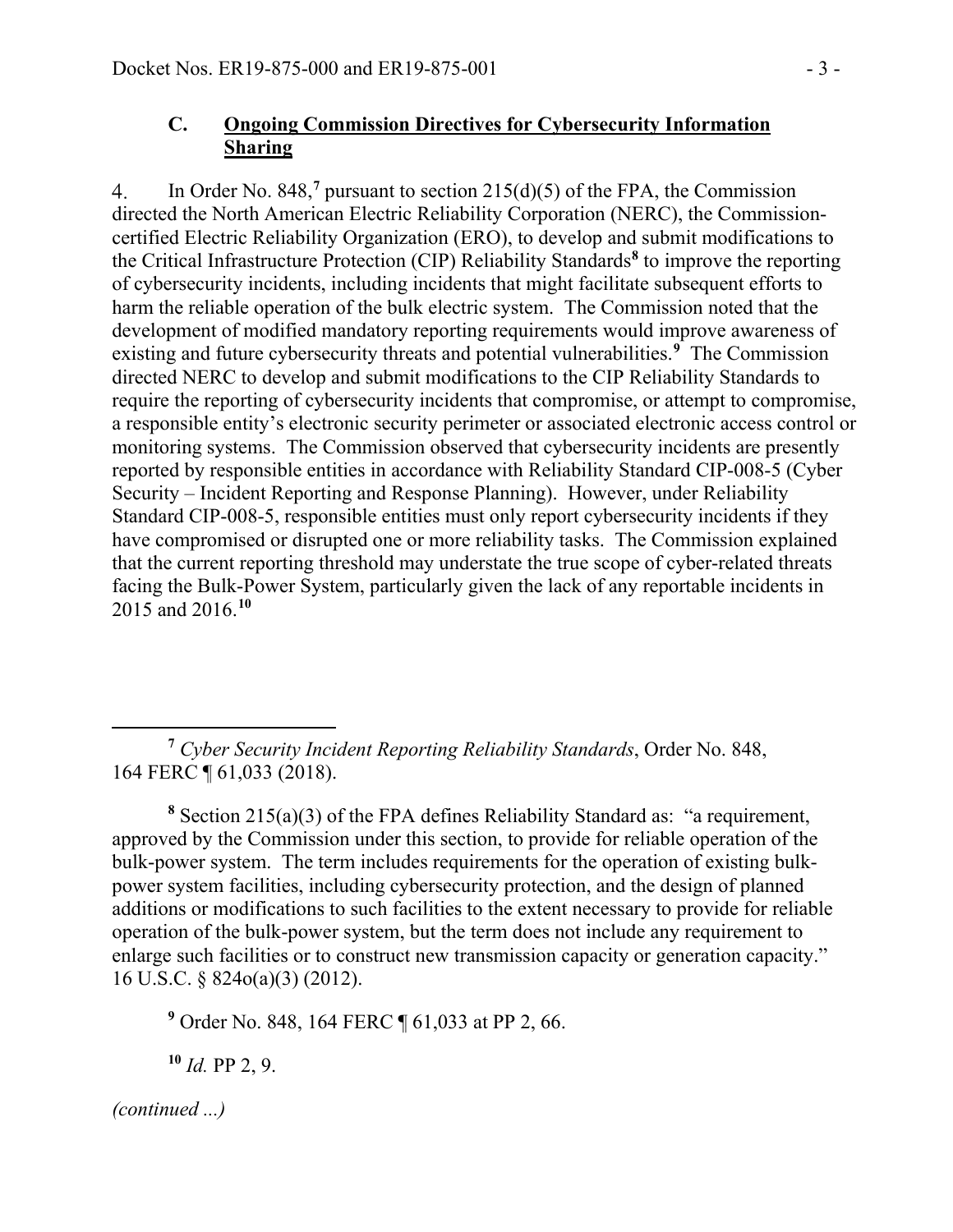$5<sub>1</sub>$ In response, on March 7, 2019, in Docket No. RD19-3-000, NERC submitted a petition for approval of proposed Reliability Standard CIP-008-6, which the Commission is granting in an order being issued contemporaneously with this order. **[11](#page-3-0)**

# **II. MISO's Proposed Tariff Revisions**

6. MISO states that the instant filing stems from stakeholder discussions initiated in response to concerns about the increasing threat of cybersecurity attacks on the reliable operation of its transmission system. MISO states that it also participated in federal initiatives in response to the Executive Orders to help identify information that would be appropriate to share during a cybersecurity incident and the terms and conditions for sharing that information with Homeland Security.**[12](#page-3-1)**

MISO proposes modifications to its Tariff to enhance its ability to coordinate with 7. federal agencies in cybersecurity emergencies. MISO proposes to amend portions of Section 38.9.1 through 38.9.3(A) in Module C of its Tariff in order to: (1) permit the sharing of non-public information with federal agencies that have cybersecurity responsibilities, (2) reconcile the aforementioned adjustments with existing Tariff provisions, and (3) make non-substantive adjustments to increase readability. MISO also proposes to define a new term in Module A of its Tariff.

8. Specifically, MISO proposes to amend portions of Section 38.9 (Confidentiality), which pertains to MISO's protection and controlled release of non-public information. MISO explains that existing Section 38.9.3 already permits the sharing of confidential information with the Commission and the CFTC or their staff. While retaining the Commission's and the CFTC's ability to request and receive non-public information, MISO proposes to reorganize Section 38.9.3 to authorize MISO to provide information to other federal agencies and organizations in response to a "Cyber Exigency;" MISO also proposes to define Cyber Exigency in Module A of its Tariff.**[13](#page-3-2)** MISO proposes to generalize the language in Section 38.9.3 to refer to federal agencies and organizations, which MISO argues is consistent with proposed Reliability Standard CIP-008-6 that will

**<sup>11</sup>** *North American Electric Reliability Corporation*, 167 FERC ¶ 61,230 (2019).

**<sup>12</sup>** January 28 Filing, Transmittal at 4, 7-8.

<span id="page-3-2"></span><span id="page-3-1"></span>**<sup>13</sup>** MISO proposes to define Cyber Exigency as: "A suspicious electronic act or event that has the potential to compromise reliability within the Transmission Provider Region or other electrical facilities directly or indirectly connected to the Transmission System and whose severity reasonably requires that the Transmission Provider obtain expert assistance not normally called upon to counter such an electronic act or to resolve such an event." January 28 Filing, Proposed Tariff, Module A, Section 1 (Definitions).

*(continued ...)*

<span id="page-3-0"></span>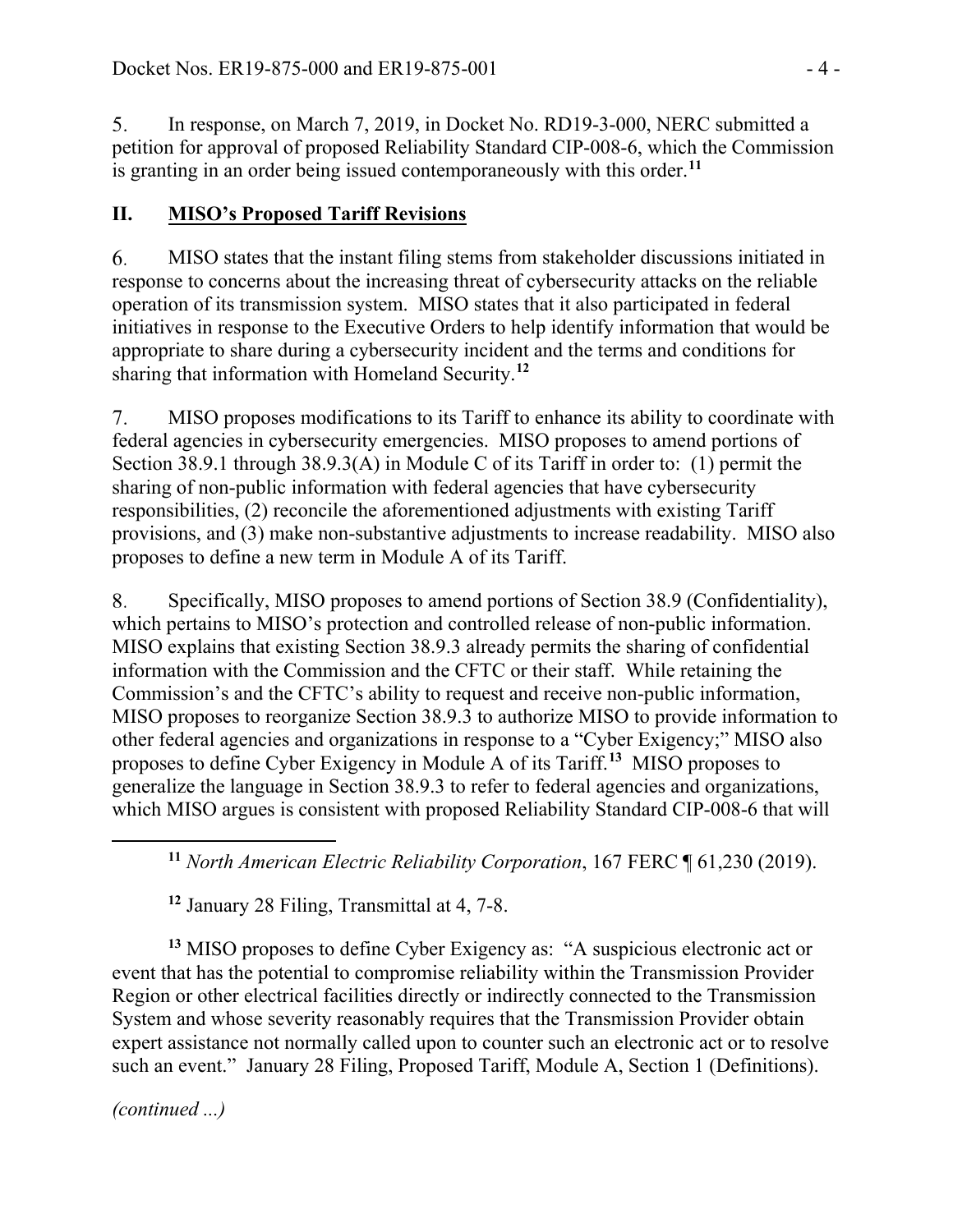authorize MISO to share cybersecurity information with NERC and NERC's Regional Entities. MISO explains that the proposed relationship would authorize voluntary data sharing by MISO with federal cybersecurity authorities under extreme cybersecurity conditions to facilitate government-industry cooperation as contemplated by the Executive Orders**[14](#page-4-0)** without imposing unduly burdensome and unnecessary requirements upon MISO to release information that is not normally released.

Within Section 38.9.3.a (Specified Agencies/Organizations and Treatment of 9. Confidential Information), MISO proposes to designate the existing provision for sharing information with the Commission and the CFTC as Section 38.9.3.a.i. Similarly, MISO proposes to insert a parallel provision as Section 38.9.3.a.ii to permit MISO to share information in response to a Cyber Exigency with any federal agency with cybersecurity responsibilities, such as Homeland Security or the FBI. MISO explains that the proposed expansion to include additional federal agencies is limited, as information sharing will occur only in situations that involve a Cyber Exigency. MISO also states that it will be under no obligation to provide information to additional federal agencies, although it may seek help under severe circumstances.<sup>[15](#page-4-1)</sup> MISO states that it does not intend to share information with any federal agency without prior mutual agreement regarding the terms under which data sharing would occur and that any data sharing would be limited.**[16](#page-4-2)**

10. Additionally, MISO proposes, in Section 38.9.3.a.iii, to permit data sharing with NERC and NERC's Regional Entities if MISO determines that the information sharing will enhance or maintain reliability. MISO proposes to move a provision for data sharing with NERC and NERC's Regional Entities from current Section 38.9.1 to Section 38.9.3.a.iii.<sup>[17](#page-4-3)</sup> MISO states that the proposal harmonizes the treatment of sharing information with NERC and NERC's Regional Entities with its treatment of the Commission and the CFTC in Section 38.9.3 of the Tariff, which does not require notification to an affected market participant in advance of sharing information.**[18](#page-4-4)**

**<sup>14</sup>** January 28 Filing, Transmittal at 1-2, 4, 8.

**<sup>15</sup>** *Id.* at 5.

<span id="page-4-1"></span><span id="page-4-0"></span> $\overline{a}$ 

**<sup>16</sup>** *Id.* at 7.

<span id="page-4-4"></span><span id="page-4-3"></span><span id="page-4-2"></span>**<sup>17</sup>** MISO explains that section 38.9.1 contains broad overview provisions regarding confidentiality requirements, and as such, MISO believes this section is less suited for discussing specific exceptions to information sharing limitations compared to Section 38.9.3. *Id.* at 5-6.

**<sup>18</sup>** *Id*.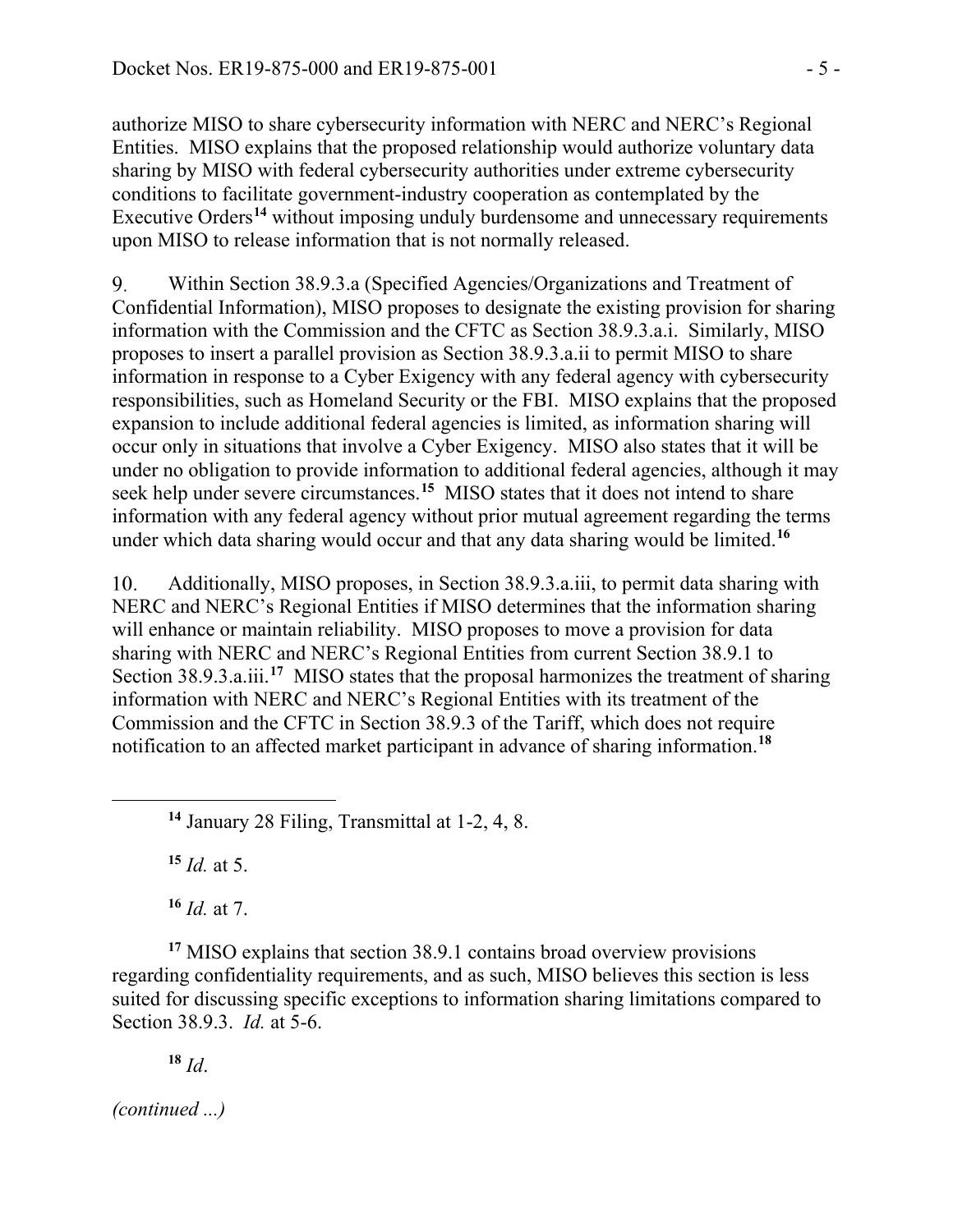11. MISO states that the additional revisions to Section 38.9.3 reconcile the proposed adjustments with existing Tariff provisions. In new Section 38.9.3.b (Request for Confidential Data), MISO proposes to expand the existing provision in Section 38.9.3, that requires the Commission and the CFTC to treat any shared information as confidential and non-public, to any federal agency or organization covered in proposed Section 38.9.3.a.<sup>[19](#page-5-0)</sup> For example, MISO proposes to replace references to governing regulations for information sharing with the Commission and the CFTC with "Applicable Laws and Regulations."**[20](#page-5-1)** Similarly, in new Section 38.9.3.c (General Provision for Release of Information to Third Parties), MISO proposes to generalize a provision regarding the notification of market participants, that currently applies when MISO receives a request by the Commission or the CFTC to share information with third parties, to apply to a request by a federal agency or organization covered under proposed Section 38.9.3.a. MISO explains that it will notify market participants by appropriate means based on the individual circumstances of each situation (e.g., time requirements, breadth of persons affected, and information requested).**[21](#page-5-2)**

In terms of non-substantive adjustments, MISO proposes to reposition 12. Section 38.9.3(A) (Electronic Delivery of Confidential and Non-Public Data to the Commission) to Section 38.9.3.d; add titles and other adjustments to Sections 38.9.1, 38.9.2, and 38.9.3 for unified appearance; and make other ministerial adjustments to increase readability, such as changing "confidential data or information" to the defined term "Confidential Information."**[22](#page-5-3)**

13. MISO states that it discussed the proposed modifications with stakeholders at its Reliability Subcommittee meeting on November 1, 2018, posted the redlined Tariff sheets for stakeholder review, solicited stakeholder comments on the proposed modifications, and responded to those comments at a follow-up Reliability Subcommittee meeting on November 29, 2018. MISO claims that it received two written comments from stakeholders in November 2018 reflecting comfort with the proposed revisions, as

**<sup>19</sup>** *Id*. at 6.

<span id="page-5-0"></span> $\overline{a}$ 

<span id="page-5-1"></span>**<sup>20</sup>** MISO defines "Applicable Laws and Regulations" as: "All duly promulgated applicable federal, state and local laws, regulations, rules, ordinances, codes, decrees, judgments, directives, or judicial or administrative orders, permits and other duly authorized actions of any Governmental Authority having jurisdiction over the Parties, their respective facilities and/or the respective services they provide." January 28 Filing, Proposed Tariff, Module A, Section 1 (Definitions).

<span id="page-5-2"></span>**<sup>21</sup>** January 28 Filing, Transmittal at 6.

<span id="page-5-3"></span>**<sup>22</sup>** *Id*. at 6-7.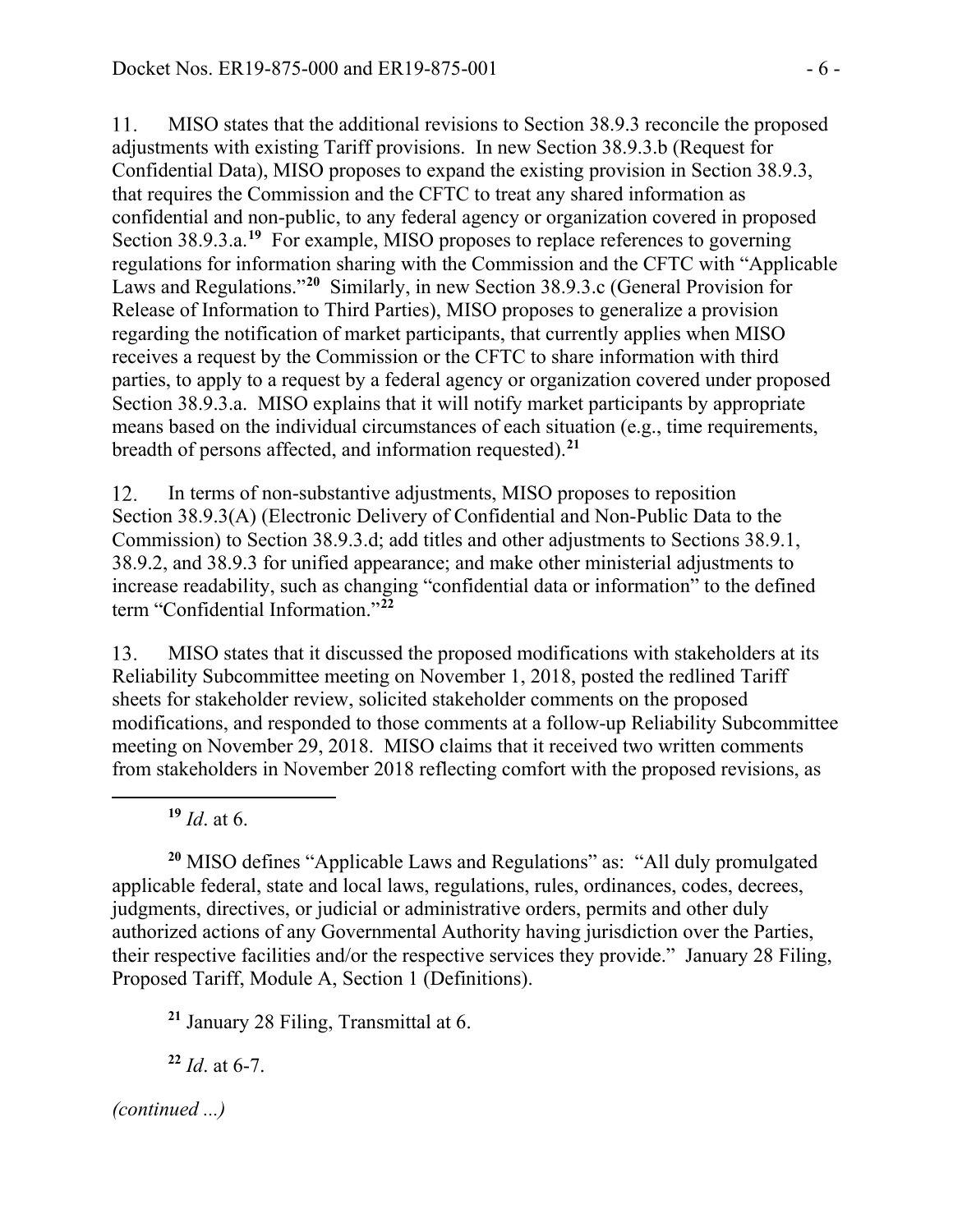well as written inquiries from another stakeholder in January 2019 reflecting the issues raised during the stakeholder meeting.**[23](#page-6-0)**

MISO requests an effective date of March 30, 2019 for its proposed Tariff 14. revisions.

15. On March 22, 2019, Commission staff issued a deficiency letter (Deficiency Letter) to which MISO responded on April 22, 2019 (Deficiency Response).

## **A. Notice of Filings and Responsive Pleadings**

16. Notice of MISO's January 28, 2019 filing was published in the *Federal Register*, 84 Fed. Reg. 1721 (2019), with interventions and protests due on or before February 19, 2019. Exelon Corporation (Exelon), American Municipal Power Inc., Consumers Energy Company, Ameren Services Company, International Transmission Company, Energy Services LLC, and Public Citizen Inc. filed timely motions to intervene. On March 5, 2019, Exelon filed a motion for leave to file comments out of time and comments. On March 18, 2019, MISO filed an answer.

Notice of the Deficiency Response was published in the *Federal Register*, 84 Fed. 17. Reg. 17,823 (2019), with interventions and protests due on or before May 13, 2019. None was filed.

# **1. Exelon's Comments**

18. Exelon requests that the Commission accept its motion to file comments out of time, given the importance of the subject matter to the reliability of the electric grid and its need to delve into various laws to ensure that the proposed Tariff changes protect confidential information. Exelon emphasizes that the Commission may allow a response out of time where there is no showing of any undue prejudice or delay.**[24](#page-6-1)**

Exelon alleges that MISO's proposed Tariff revisions fail to adequately protect 19. confidential information.**[25](#page-6-2)** Exelon contends that the proposed Tariff revisions would not restrict the federal agencies to which confidential information may be disclosed, the circumstances under which such information may be disclosed, and the manner in which

**<sup>23</sup>** *Id*. at 7-8.

**<sup>24</sup>** Exelon Comments at 1-2.

<span id="page-6-2"></span><span id="page-6-1"></span>**<sup>25</sup>** *Id.* at n.1 (citing *Trans Alaska Pipeline System*, 104 FERC ¶ 61,201, at P 6 (2003); *Natural Gas Pipeline Company of America*, 66 FERC ¶ 61,310 (1994)).

*(continued ...)*

<span id="page-6-0"></span> $\overline{a}$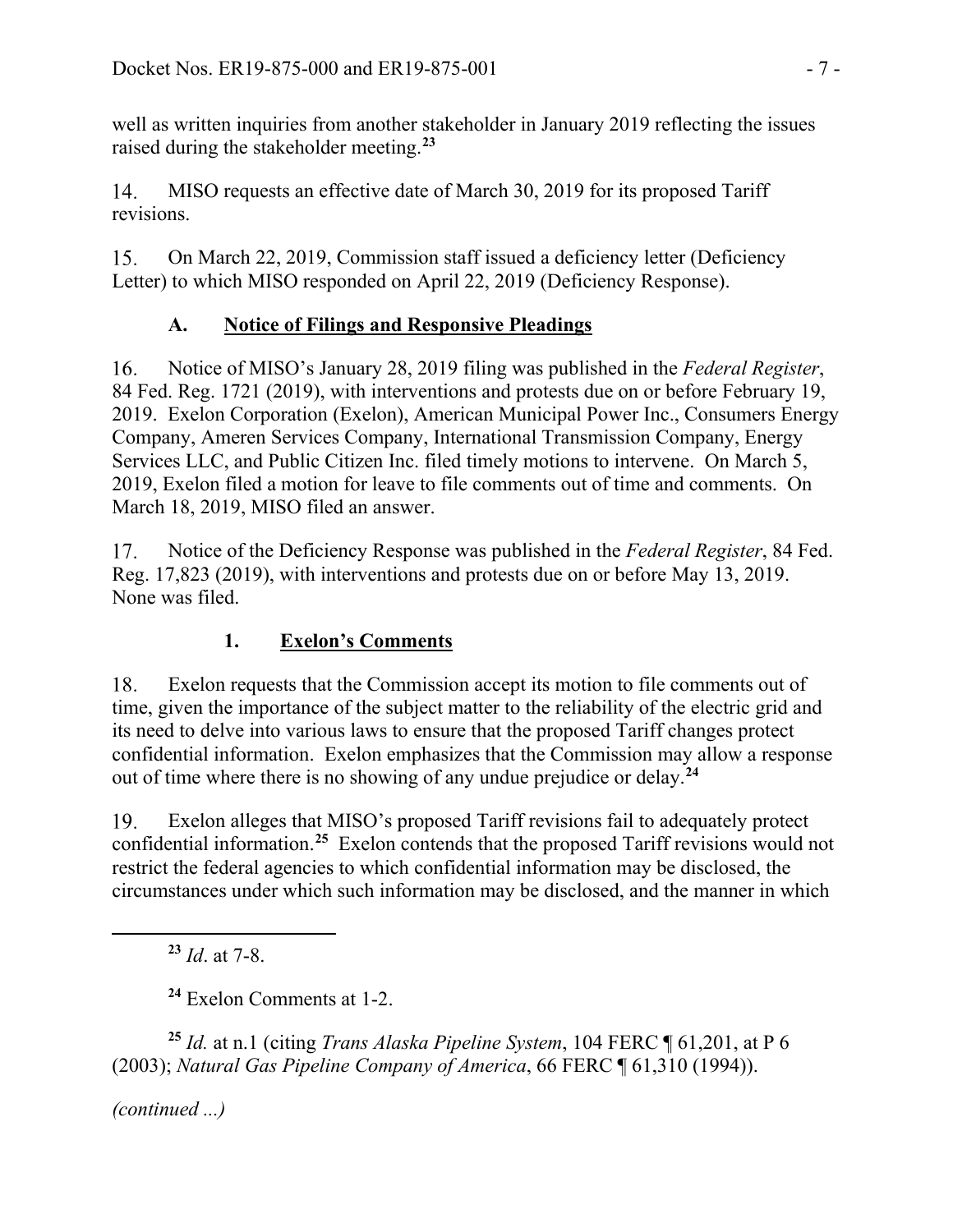such information may be disclosed. Exelon requests that the Commission reject MISO's filing without prejudice to MISO filing another proposal that addresses Exelon's concerns.**[26](#page-7-0)**

20. First, Exelon argues that MISO should modify its proposal to narrow the federal agencies to which MISO may disclose information.**[27](#page-7-1)** Exelon contends that disclosures should be limited to federal agencies possessing cybersecurity responsibility for the energy sector, as established by the FPA and the Critical Infrastructure Information Act of 2002, **[28](#page-7-2)** and to federal agencies responsible for cyber threat indicators and defensive measures under the Cybersecurity Information Sharing Act of 2015.**[29](#page-7-3)**

Second, Exelon requests that MISO modify its proposal to narrow the type of 21. situations where information may be disclosed. Exelon believes that because the proposed disclosure provision in Section 38.9.3.a is too broad, it would be difficult to claim that any information sharing was inappropriate. Exelon argues that the definition of Cyber Exigency should be limited to emergency-type situations where coordination of information disclosure with asset owners would be impractical.**[30](#page-7-4)**

22. Third, Exelon requests that MISO modify its proposal to enhance information protection requirements by referencing in the Tariff the statutory regimes under which the information would be shared. For example, Exelon explains that proposed Section 38.9.3.a.ii does not limit interagency sharing to circumstances in which the other agencies must follow Freedom of Information Act (FOIA)**[31](#page-7-5)** exemption rules, and that proposed Section 38.9.3.b only requires MISO to "request" confidential and non-public treatment. Exelon also contends that the proposed changes weaken information sharing protections with the Commission and the CFTC by eliminating references to the

**<sup>27</sup>** *Id.* at 3.

<span id="page-7-2"></span><span id="page-7-1"></span><span id="page-7-0"></span> $\overline{a}$ 

**<sup>28</sup>** 6 U.S.C. § 131.

<span id="page-7-3"></span>**<sup>29</sup>** P.L. 114-113, Division N, Title I, 129 Stat. 2936 (2015).

<span id="page-7-4"></span>**<sup>30</sup>** Exelon Comments at 3.

<span id="page-7-5"></span>**<sup>31</sup>** 5 U.S.C. § 552 (2012).

**<sup>26</sup>** *Id.* at 1-2.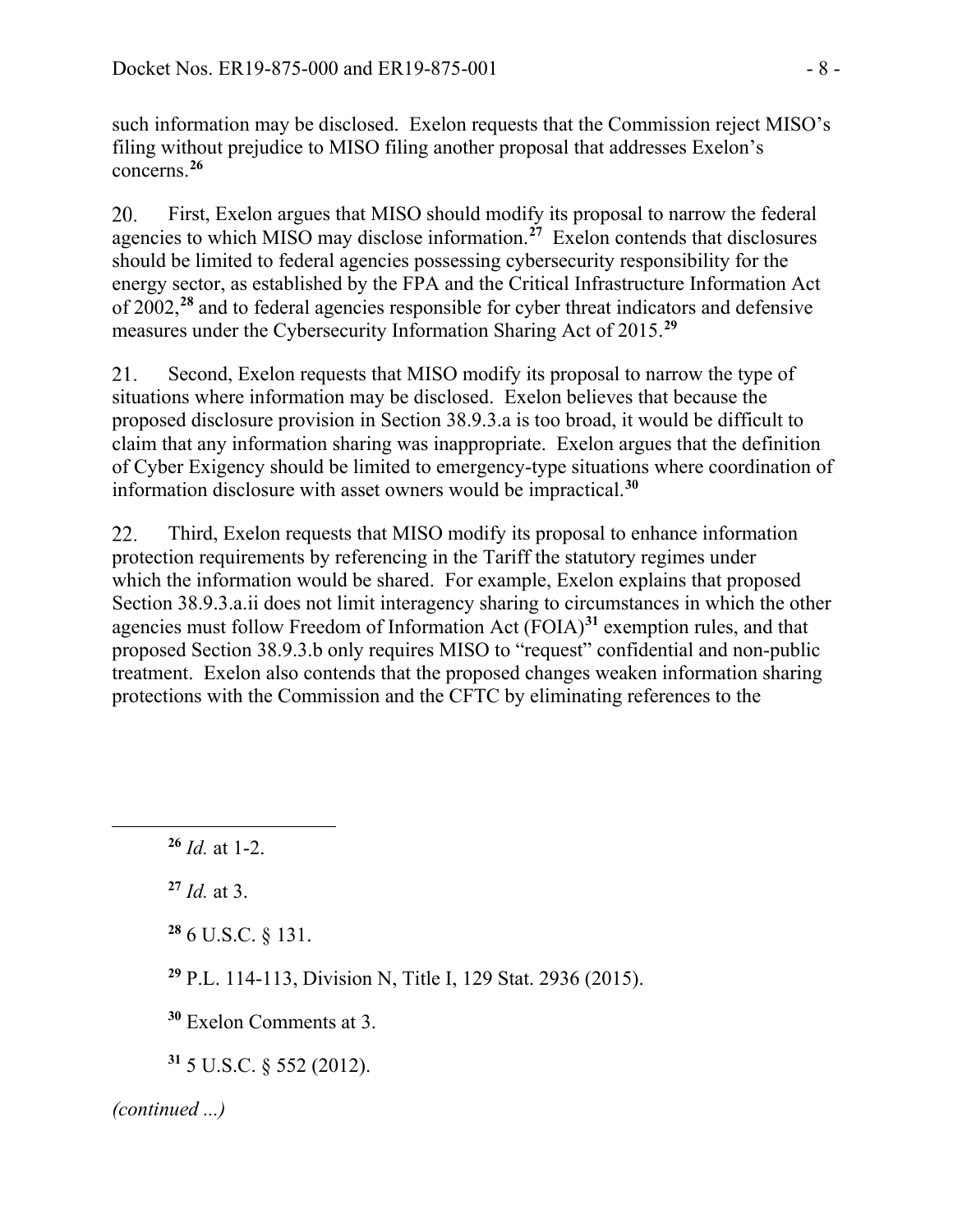regulations mandating protections for information shared, and Exelon prefers that those references remain in the Tariff.**[32](#page-8-0)**

Fourth, Exelon requests that MISO enhance notification provisions by requiring 23. MISO to notify an entity prior to, or at least as soon as practicable, following information release to a federal agency. Exelon contends that under proposed Section 38.9.3.c, MISO's only obligation to notify an entity that MISO has passed the entity's information to a federal agency is if the federal agency asks to disclose that information to a third party that is not a federal agency. Exelon believes that the proposed language significantly reduces MISO's obligations to notify an entity if MISO discloses or plans to disclose the entity's confidential information because, under the current Tariff, a generator would be notified of any federal agency requests for information.**[33](#page-8-1)**

Fifth, Exelon requests that MISO establish internal procedures in advance of any 24. incident to ensure the maximum protection of confidential information. Exelon argues that MISO will not have the opportunity to identify the applicable laws in an emergency and that, therefore, MISO should develop an internal "playbook" in advance, with clear instructions based on the type of information to be released, detailing the requirements and responsibilities related to the release of information.**[34](#page-8-2)**

# **2. MISO's Answer**

25. MISO requests that the Commission deny Exelon's motion to file comments out of time, arguing that Exelon failed to provide a credible justification for its untimely comments, which MISO characterizes as a protest. MISO states that the Commission did not receive any timely comments or protests in the proceeding and that the timely comments submitted to MISO during its stakeholder process were supportive of the proposed Tariff revisions. MISO claims that Exelon contacted MISO with shifting, afterthe-stakeholder-meeting inquiries in late 2018 and that MISO sought, received, and responded to written comments from Exelon in January 2019. MISO argues that Exelon seeks to disrupt the process to revise the Tariff.**[35](#page-8-3)**

26. MISO argues that while Exelon implies that the Commission should allow Exelon's late comments given the importance of the subject matter and the need to delve into various laws, Exelon's comments: lack any real legal citation related to

**<sup>33</sup>** *Id.* at 4.

<span id="page-8-2"></span><span id="page-8-1"></span><span id="page-8-0"></span> $\overline{a}$ 

**<sup>34</sup>** *Id.* at 4-5.

<span id="page-8-3"></span>**<sup>35</sup>** MISO Answer at 1-3.

**<sup>32</sup>** Exelon Comments at 3-4.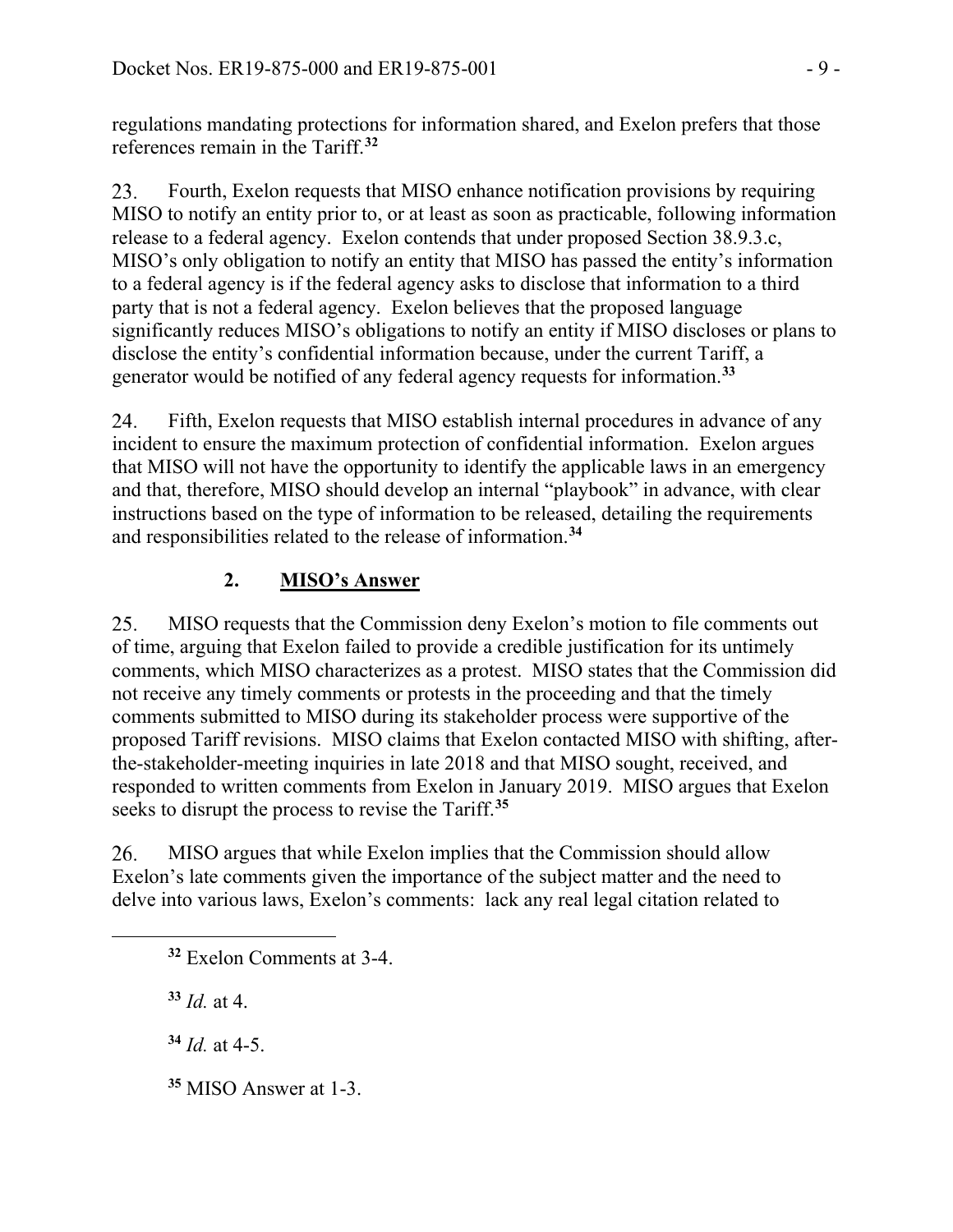cybersecurity besides general references to the FPA and the Critical Infrastructure Information Act of 2002, are vague and without proposed alternative Tariff language, and carelessly mischaracterize and/or misunderstand MISO's proposal and the existing provisions in the Tariff. MISO also claims that although Exelon was aware of the proposed changes, it did not actively participate in MISO's Reliability Subcommittee stakeholder meetings on the proposed Tariff changes. MISO asserts that Exelon's prefiling communications regarding the use of legal authority were late, vague, and lacked alternative language options. MISO disagrees with Exelon's argument that information sharing should be limited to federal agencies in the energy sector, arguing that Exelon appears to suggest that MISO should not share information with the CFTC or Homeland Security.**[36](#page-9-0)**

## **3. Deficiency Letter**

27. In the Deficiency Letter, Commission staff inquired as to why MISO's proposed definition of Cyber Exigency was not limited to emergency-type situations. Commission staff also requested that MISO: (1) explain how it would determine which agencies have cybersecurity responsibilities to permit information sharing related to a Cyber Exigency, (2) detail the steps it intends to take to establish internal procedures to share information in response to a Cyber Exigency, (3) clarify what it intends to include in the mutual agreement to share information in response to a Cyber Exigency, and (4) explain what requirements would govern a federal agency or organization sharing information obtained from MISO related to a Cyber Exigency with a third party. Commission staff also asked MISO why it is necessary to harmonize the treatment of sharing confidential information with NERC and its Regional Entities with the treatment afforded to the Commission and other federal agencies. Commission staff also inquired why MISO finds that market participant notification is not necessary when disclosures are made to federal agencies other than the Commission or the CFTC.**[37](#page-9-1)**

### **4. Deficiency Response**

28. In its Deficiency Response, MISO clarifies its use of the term "exigency" compared to "emergency." MISO explains that the emphasis of the term "Emergency," as defined in the Tariff, is on an actual or imminent occurrence of traditional, adverse operating conditions (i.e., existing or impending loss of service due to severe weather conditions, fuel shortages, strikes, and other immediate threats to service).**[38](#page-9-2)** In contrast,

**<sup>36</sup>** *Id.* at 3-6.

<span id="page-9-0"></span> $\overline{a}$ 

**<sup>37</sup>** Deficiency Letter at 2-3.

<span id="page-9-2"></span><span id="page-9-1"></span>**<sup>38</sup>** Emergency is defined as: "(i) An abnormal system condition requiring manual or automatic action to maintain system frequency, or to prevent loss of firm Load, *(continued ...)*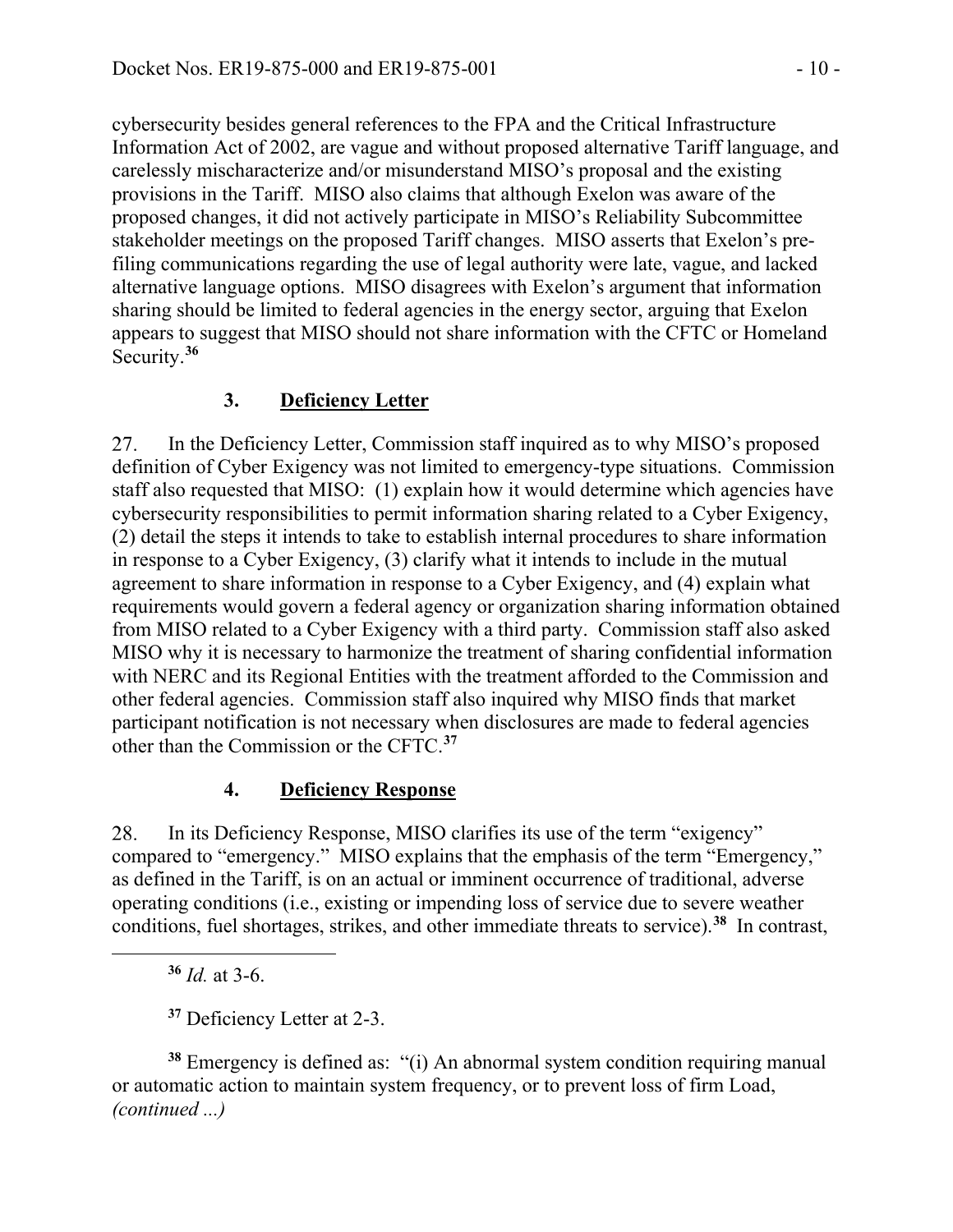MISO states that an exigency is an unforeseen occurrence or condition, which in this case would be the detected presence of a probed cyber intrusion or weakness in the electric utility infrastructure that calls for immediate action or remedy, possibly in the absence of any knowledge that immediate disruption in electrical service is threatened. Therefore, MISO argues that a Cyber Exigency is a more appropriate term because it would call for immediate action even if there is no immediate loss of service to customers.**[39](#page-10-0)**

29. MISO states that it intends to work with Homeland Security on a pre-arranged basis.**[40](#page-10-1)** MISO explains that Homeland Security and critical infrastructure entities developed a mutual agreement template entitled "Request for Technical Assistance," which identifies Homeland Security's legal authority mandating its cybersecurity responsibilities.**[41](#page-10-2)** MISO states that its relevant staff has identified Homeland Security and the FBI as federal authorities with cybersecurity responsibilities and, although MISO only currently plans to have a mutual agreement with Homeland Security, a similar

**<sup>39</sup>** *Id.* at 2-3.

<span id="page-10-1"></span><span id="page-10-0"></span>**<sup>40</sup>** MISO reiterates that Presidential Executive Order No. 13800 (Strengthening the Cybersecurity of Federal Networks and Critical Infrastructure) tasked Homeland Security to coordinate with the Secretary of Defense, the Attorney General, the Director of National Intelligence, and the FBI Director with improving private-public coordination of efforts to improve cybersecurity. *Id.* at 4 (citing January 28 Filing, Transmittal at 2).

<span id="page-10-2"></span>**<sup>41</sup>** MISO included a template "Request for Technical Assistance" as Tab A in its Deficiency Response. MISO states that Presidential Executive Order No. 13636 provides for Homeland Security, in coordination with relevant sector-specific federal agencies, to annually identify and maintain a list of critical infrastructure entities that meet specified criteria under section 9(a) of the executive order. These entities, which include MISO, are defined as those controlling "critical infrastructure where a cybersecurity incident could reasonably result in catastrophic regional or national effects on public health or safety, economic security, or national security." January 28 Filing, Transmittal at 2.

equipment damage, or tripping of system elements that could adversely affect the reliability of any electric system or the safety of persons or property; (ii) fuel shortage requiring departure from normal operating procedures in order to minimize the use of such scarce fuel; or (iii) a condition that requires implementation of Emergency procedures as defined in this Tariff." Deficiency Response at 2 (citing MISO Tariff, Module A, Section 1 (Definitions)).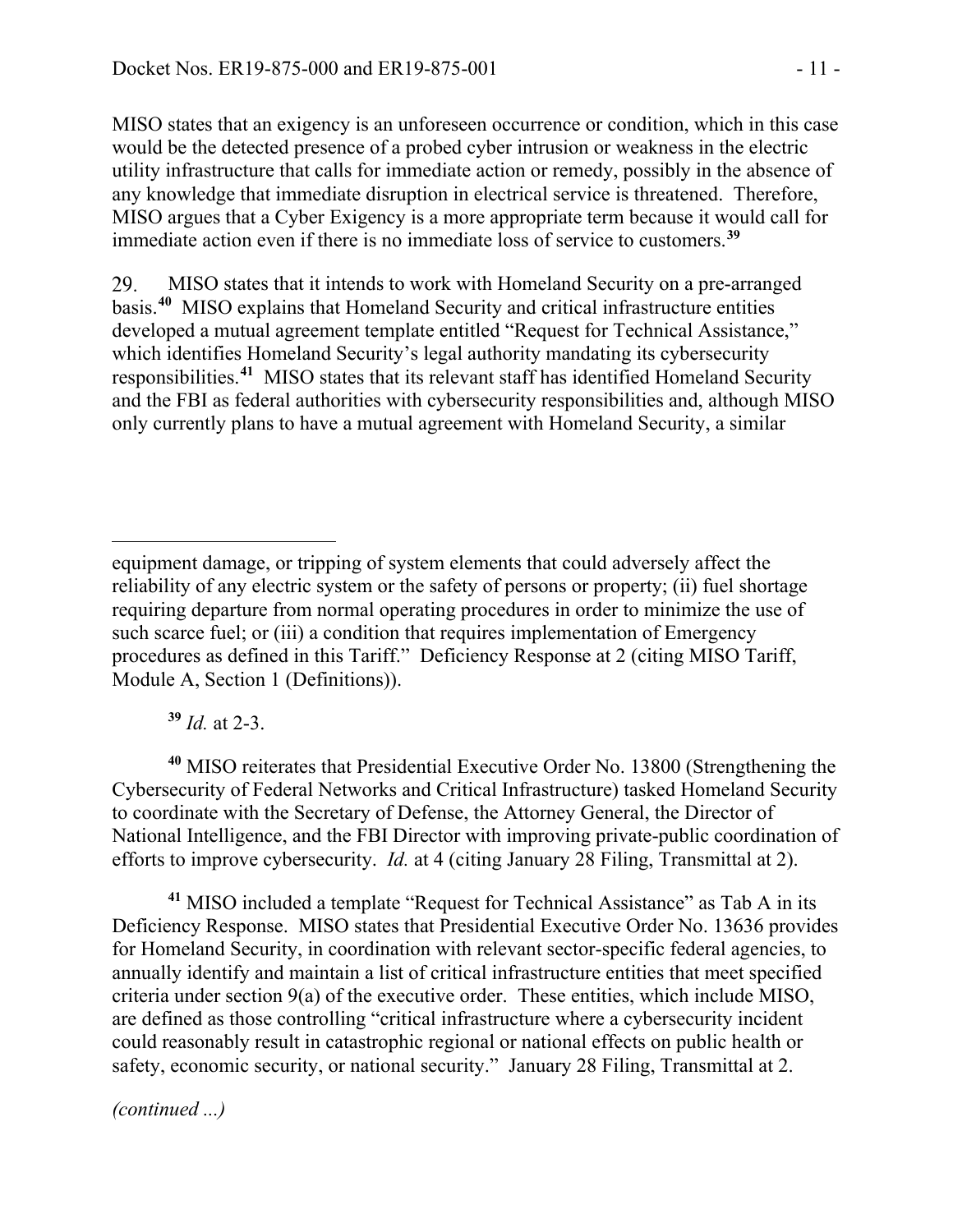process would be applied to identify any additional entities with whom MISO would enter into such a mutual agreement.**[42](#page-11-0)**

MISO proposes additional revisions to Section 38.9.3.a.ii in the Tariff to clarify 30. that MISO can share information in response to a Cyber Exigency with a federal agency that has cybersecurity responsibilities under federal laws and/or regulations for the protection of entities outside the federal agency itself. MISO argues that because legal authority may change with time under evolving federal attention to cybersecurity concerns, the proposed Tariff language avoids hardwiring agency names into the Tariff.**[43](#page-11-1)**

31. MISO states that it intends to amend its Cyber-Security Incident Response Policy to recognize the Tariff revisions proposed in its Deficiency Response. MISO clarifies that its ability to activate the data sharing with Homeland Security would be limited, and the procedures that it would utilize regarding a request for assistance from Homeland Security are stated in the Request for Technical Assistance template with Homeland Security. MISO states that this mutually-agreed upon template contains MISO's understanding with Homeland Security related to the handling of shared information, including citations to relevant legal authority governing information sharing with Homeland Security. MISO states that it will use similar provisions in the event that it engages another federal agency in response to a Cyber Exigency. According to MISO, it can rapidly incorporate these changes into the Cyber-Security Incident Response Policy, and it will discuss such an incorporation with stakeholders at the next Reliability Subcommittee meeting following acceptance of the instant filing.**[44](#page-11-2)**

32. Additionally, MISO states that the Request for Technical Assistance template contains the provisions regarding Homeland Security's treatment of confidential and nonpublic information shared under Section 38.9.3.a.ii of the Tariff. MISO explains that Homeland Security may share data submitted to it with U.S. Government entities with cybersecurity responsibilities; however, Homeland Security will follow requirements for sharing information so that it remains confidential and non-public.**[45](#page-11-3)**

**<sup>43</sup>** *Id.* at 5.

<span id="page-11-1"></span><span id="page-11-0"></span> $\overline{a}$ 

**<sup>44</sup>** *Id.* at 6.

<span id="page-11-3"></span><span id="page-11-2"></span>**<sup>45</sup>** This includes any information that is exempt from disclosure under FOIA, consistent with 5 U.S.C.  $\delta$  552 (b), including Exemption (b)(3) as specifically exempt from disclosure by statute, Exemption (b)(4) as trade secrets and commercial or financial

**<sup>42</sup>** Deficiency Response at 4.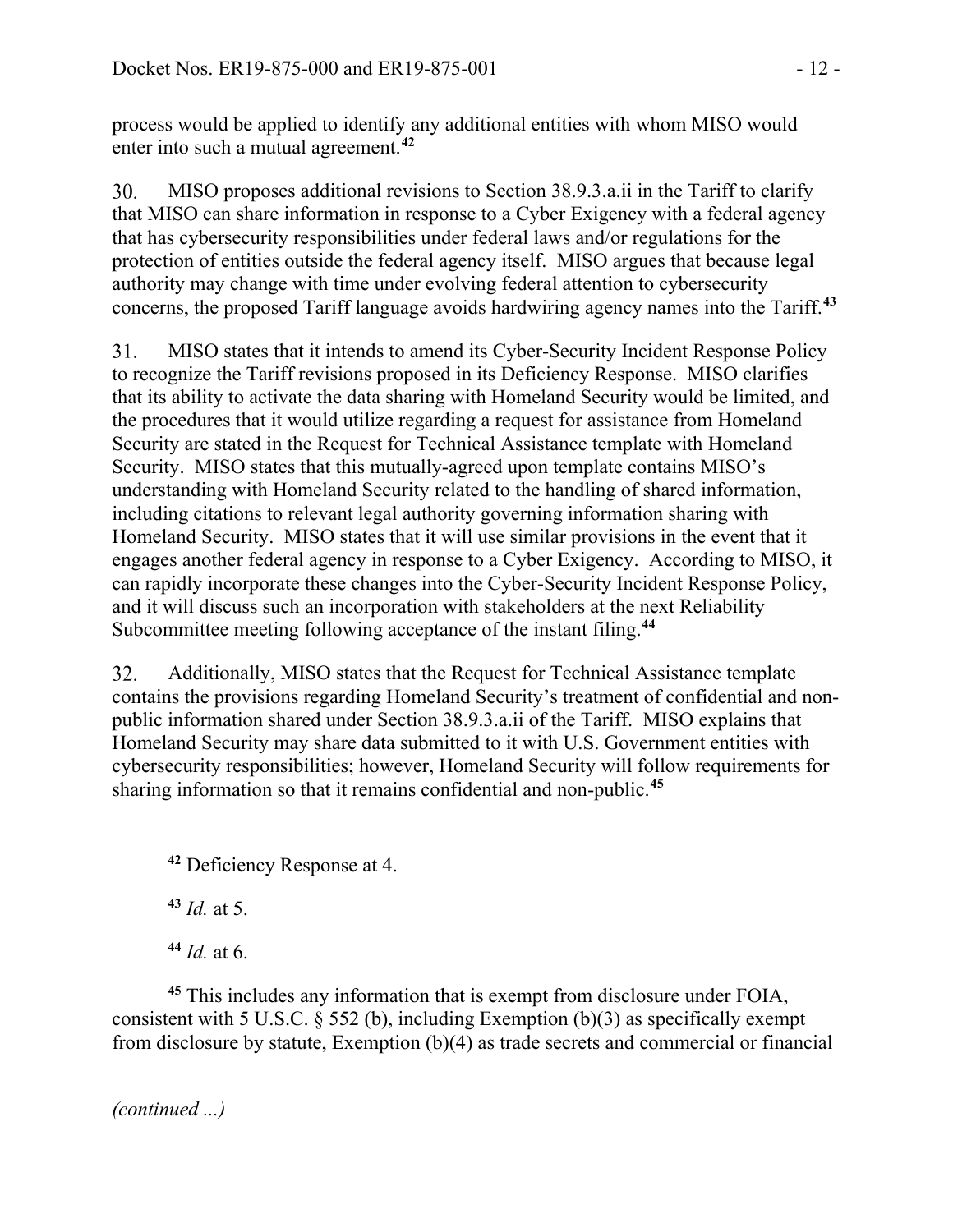33. With regard to harmonizing the treatment of the sharing of confidential information with NERC and its Regional Entities with the treatment afforded to the Commission and other federal agencies, MISO explains that the need for this harmonization relates to MISO's responsiveness to regulatory requirements and investigations that can be similar between the Commission and NERC and that this harmonized approach exists in other RTOs/ISOs.**[46](#page-12-0)** MISO explains that both the Commission and NERC may audit MISO, may investigate matters raised by complaint or on their own initiative, and may assign penalties. According to MISO, during an investigation, the Commission and NERC may seek information; however, NERC's efforts to conduct confidential investigations may be undercut by a Tariff provision requiring market participant notification. Further, MISO argues that proposed Reliability Standard CIP-008-6 requires additional reporting of cyber-attacks, which, under the current Tariff language, could result in a wider dissemination of information than the proposed Tariff changes. MISO notes that such wider dissemination of information could result in alerting cyber-attacking perpetrators. Additionally, MISO notes that the treatment of information by NERC would be subject to the NERC Rules of Procedure for the protection of Confidential Information.**[47](#page-12-1)**

34. With regard to market participant notification when MISO shares information with federal agencies other than the Commission and the CFTC, MISO proposes additional language in Section 38.9.3.a.ii to permit notification to the market participant, after consulting with the federal agency. MISO stresses that the information sharing in response to a Cyber Exigency requires different treatment than an operational emergency and may involve on-going, cooperative efforts to thwart cybersecurity threats confidentially. Therefore, MISO argues that it should consult with the federal agency involved to determine the specific timing for providing such notification and the extent to which such notification can be provided in order to preserve the reliability of the transmission system.**[48](#page-12-2)**

**<sup>46</sup>** *Id.* at 7 & n.11. **<sup>47</sup>** *Id.* at 7-8. **<sup>48</sup>** *Id.* at 8-9.

 $\overline{a}$ 

<span id="page-12-2"></span><span id="page-12-1"></span><span id="page-12-0"></span>information that is privileged or confidential, and Exemption  $(b)(7)(A)-(F)$  as records or information compiled for law enforcement purposes. *Id.* at 6-7.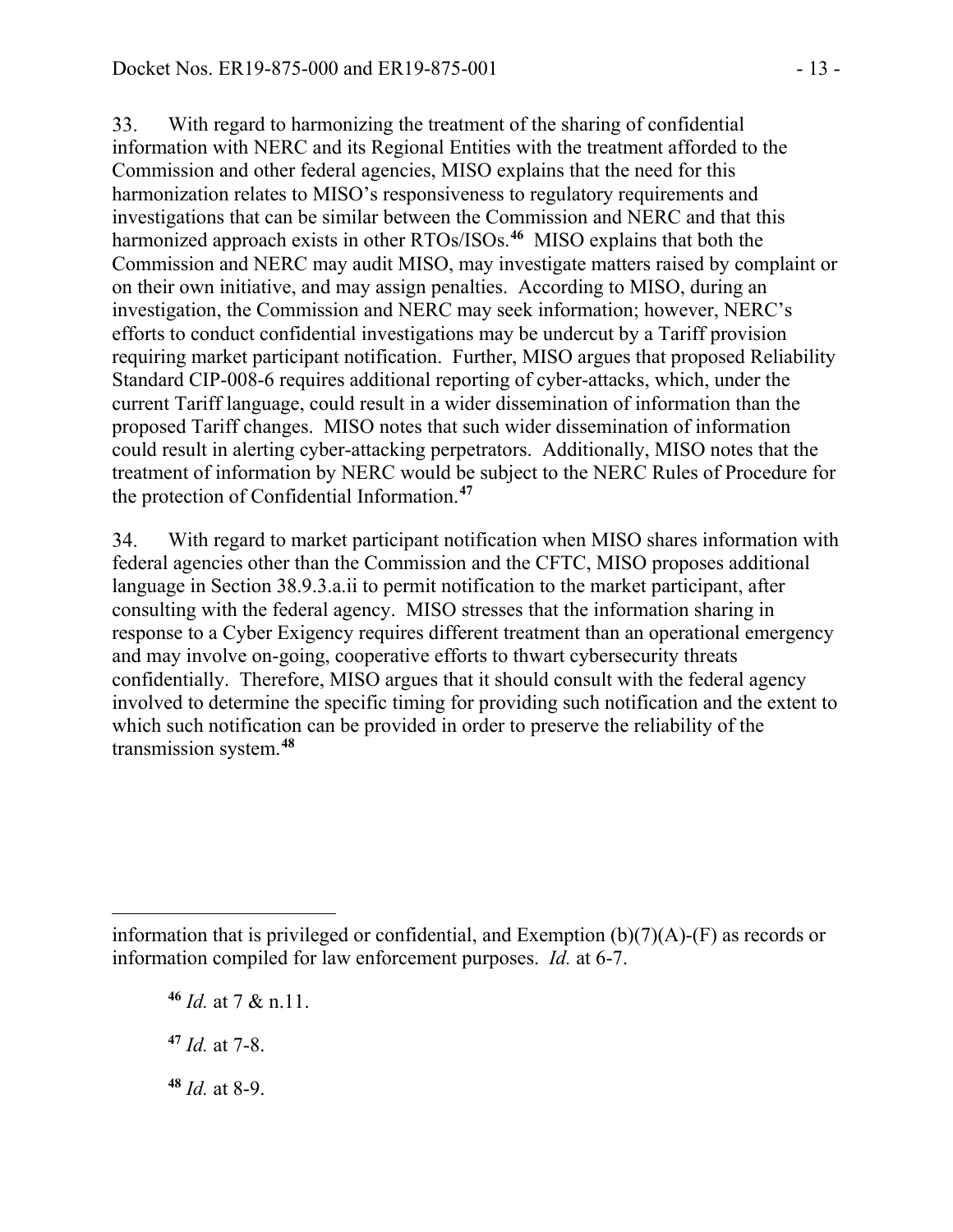### **III. Discussion**

## **A. Procedural Matters**

35. Pursuant to Rule 214 of the Commission's Rules of Practice and Procedure, 18 C.F.R. § 385.214 (2018), the timely, unopposed motions to intervene serve to make the entities that filed them parties to this proceeding.

## **B. Substantive Matters**

36. We accept MISO's proposed Tariff revisions, including those proposed in the Deficiency Response, effective March 30, 2019, as requested. We find that MISO's proposed Tariff revisions allow for greater information sharing with federal agencies with cybersecurity responsibilities in response to a Cyber Exigency while appropriately maintaining the confidentiality of non-public information of entities operating in MISO.

We disagree with Exelon's argument that MISO should limit the definition of 37. Cyber Exigency to "emergency-type situations." In Order No. 848, the Commission highlighted the importance of reporting cybersecurity incidents, including "incidents that might facilitate subsequent efforts to harm the reliable operation of the [bulk electric system]."<sup>[49](#page-13-0)</sup> We believe that, as proposed, the term Cyber Exigency will allow MISO to begin sharing information with the appropriate federal agencies before a potential cybersecurity threat becomes a cybersecurity incident or emergency.

38. We find that MISO has adequately responded to Exelon's request that MISO modify its proposal to narrow the agencies with which MISO may disclose information. In the changes to Section 38.9.3.a.ii proposed in the Deficiency Response, MISO proposes to only provide confidential information in response to a Cyber Exigency to a federal agency "that has cyber-security responsibilities under federal law and/or regulation for the protection of entities outside the federal agency itself."**[50](#page-13-1)** This approach limits which federal agencies may receive confidential information to those with outward facing cybersecurity responsibilities, yet provides flexibility by avoiding the insertion of a static list of agencies into the Tariff that may become outdated.

39. We find that MISO's proposed information protection requirements in Section 38.9.3.b, in which MISO will require that any information provided to entities be treated as confidential and non-public, are just and reasonable. We therefore disagree with Exelon's request to enhance information protection requirements for any

**<sup>49</sup>** Order No. 848, 164 FERC ¶ 61,033 at P 1.

<span id="page-13-0"></span> $\overline{a}$ 

<span id="page-13-1"></span>**<sup>50</sup>** Deficiency Response, Proposed Tariff, Module C, Section 38.9.3 (Disclosure to Specified Agencies/Organizations).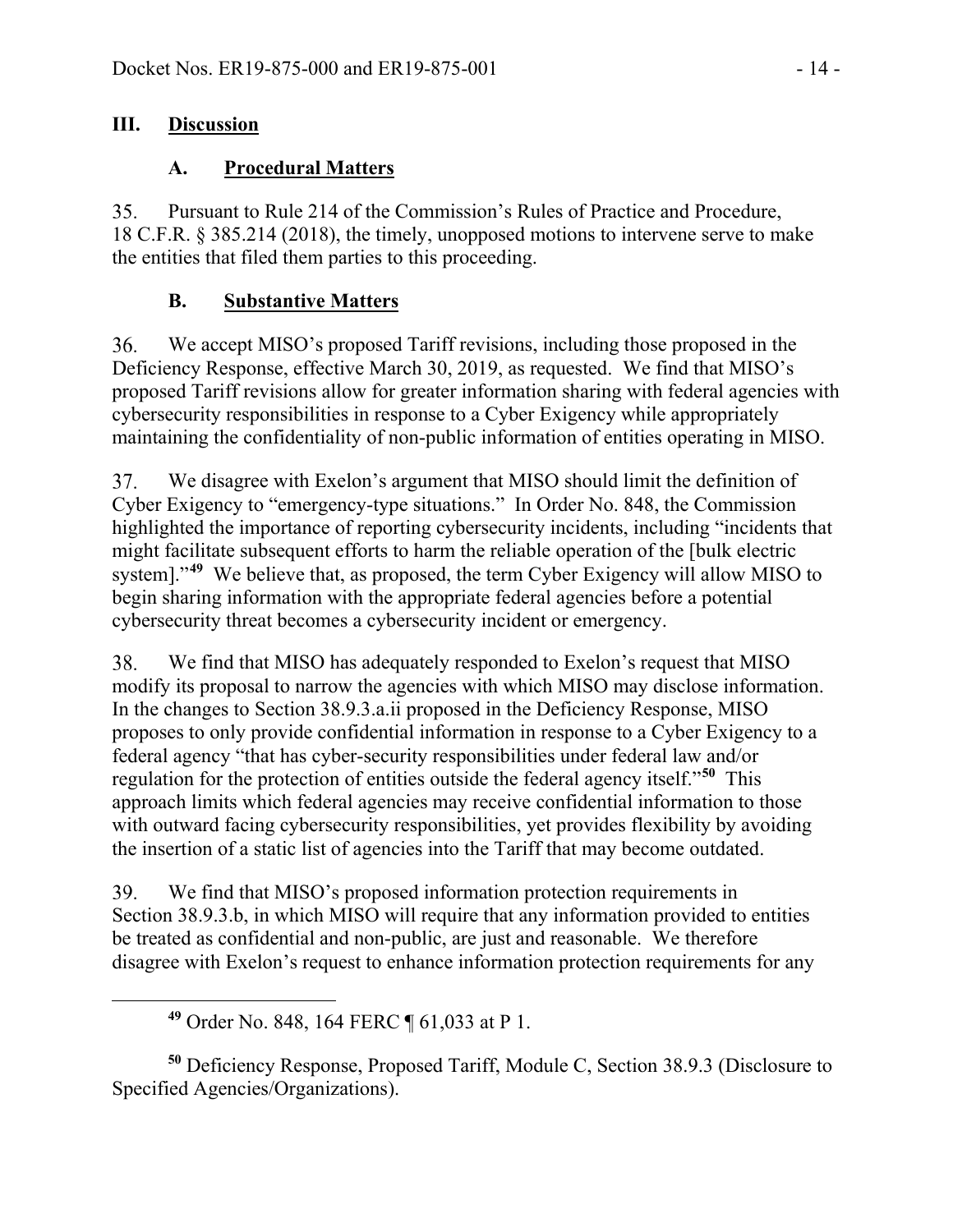information shared with federal agencies. In particular, we disagree with Exelon's assertion that the provisions for disclosing information to the Commission and the CFTC are weakened by the proposal to require that the disclosure be "consistent with Applicable Laws and Regulations . . . ," rather than the existing Tariff language citing the precise regulations. Applicable Laws and Regulations is a defined term in MISO's Tariff, making it unnecessary to explicitly reference the statutory regimes under which information would be disclosed. Additionally, we find that MISO's mutual agreement with Homeland Security to share information in response to a Cyber Exigency, as proposed in Section 38.9.3.a.ii, does set protocols for the handling of any sharing of information with Homeland Security, which specifically references the FOIA exemption rules and the Cybersecurity Information Sharing Act of 2015. We note that MISO has committed to using this mutual agreement as a template for any federal agencies with whom it develops future information sharing capabilities in response to a Cyber Exigency.

40. In response to Exelon's request to enhance notification requirements, we find that MISO's proposed language in Section 38.9.3.a.ii strikes an appropriate balance between providing notification to an entity when its information is released to a federal agency while not encumbering MISO's ability to work with federal agencies to effectively respond to a Cyber Exigency. The proposed Tariff language provides for MISO, in consultation with the federal agency, to determine the appropriate notification, if any, on a case-by-case basis in order to maintain confidentiality of the agency's ongoing efforts to thwart any cybersecurity threats. We also note that aside from the case of a Cyber Exigency, as provided for in Section 38.9.3.a.ii, the existing notification requirements in Section 38.9.2 of the Tariff still apply and govern MISO's notification to an entity when any federal agency requests information.

41. With regard to Exelon's request that MISO establish internal procedures in advance of any incident, we note that MISO already plans to implement such procedures as explained in its deficiency response. Specifically, MISO states that it will amend its Cyber-Security Incident Response Policy to incorporate the proposed Tariff adjustments upon the Commission's acceptance of the instant filing and that MISO's mutual agreement with Homeland Security outlines the procedures that MISO will utilize to request assistance. MISO commits to using similar provisions in the event that it engages another federal agency in response to Cyber Exigency.